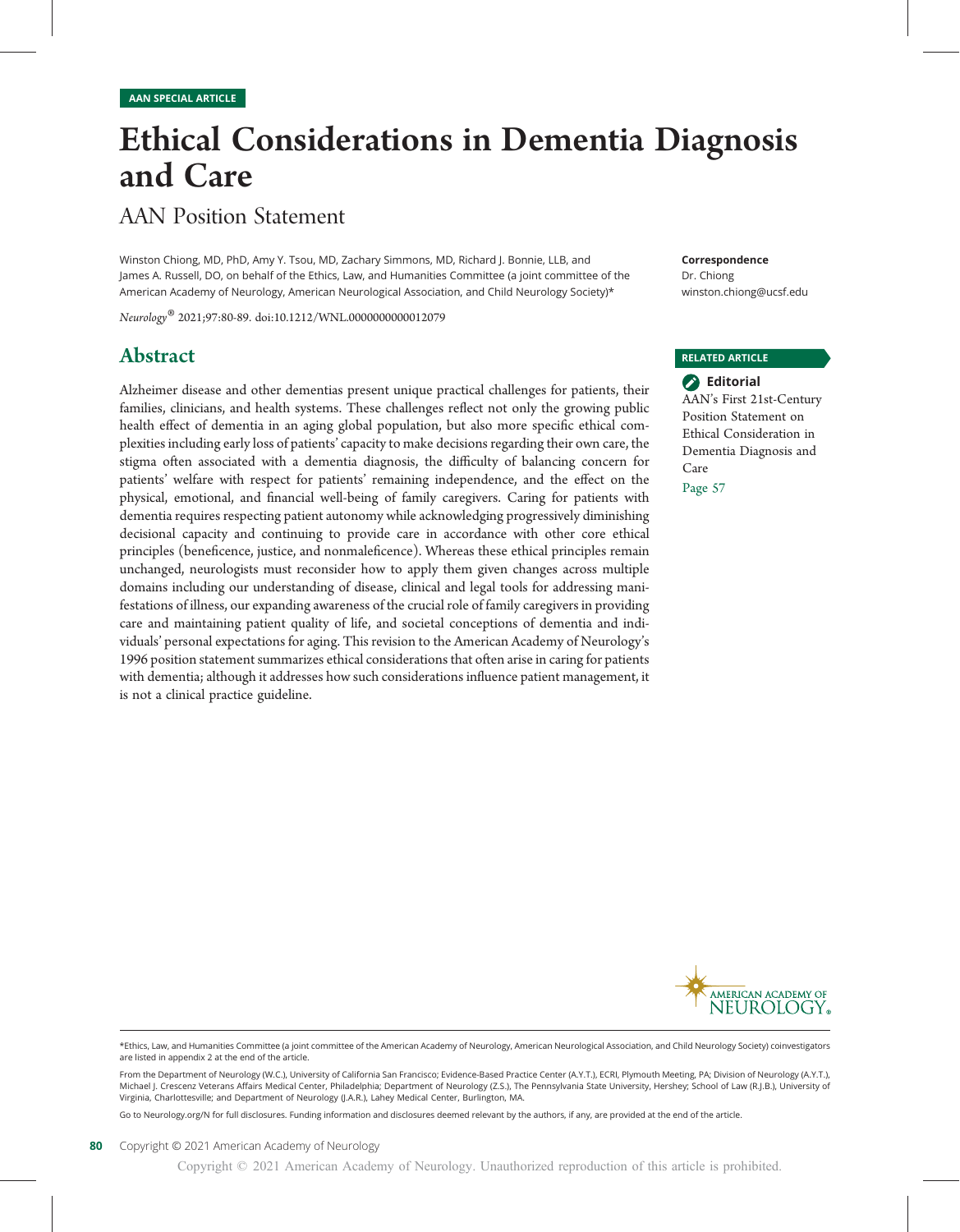### **Glossary**

AD = Alzheimer disease; DSM-5 = Diagnostic and Statistical Manual of Mental Disorders, 5th edition; POLST = Physician Orders for Life-Sustaining Treatment.

Dementia and dementia care have undergone important changes since the Ethics, Law, and Humanities Committee, a joint committee of the American Academy of Neurology, American Neurological Association, and Child Neurology Society, addressed ethical issues in dementia a quarter-century ago.<sup>1</sup> Scientific understanding has advanced considerably, with greater recognition of non-Alzheimer dementias and mixed dementia; new evidence for a long prodromal or asymptomatic phase of neurodegenerative causes of dementia; related advances in genetics, neuroimaging, and biomarker testing; and several large-scale clinical trials of agents intended as disease-modifying therapies for Alzheimer disease (AD). Clinical practice has changed with approval of broader but still unsatisfactory treatment options such as cholinesterase inhibitors and memantine, greater awareness of pharmacologic risks of sedatives and neuroleptics, diminished use of tube feeding and physical restraints in care settings, and expanded use of hospice and palliative care. In the legal and ethical domain, conceptions of decisional capacity and models of capacity assessment have been refined; use of advance care planning has expanded; greater attention is now paid to the role and needs of family caregivers; and abuse (physical, financial, and otherwise) of vulnerable older adults has been increasingly recognized. Perhaps most significant are broader societal changes: whereas widespread stigma<sup>2</sup> remains a barrier to patient care and advocacy, patients and families (alongside clinicians and other stakeholders) have engaged in broad action to promote awareness, advocate for research, and build more dementia-friendly communities.

This changing scientific, clinical, legal/ethical, and social landscape presents challenges for neurologists and other clinicians, in seeking to provide care consistent with applicable law and standing ethical and clinical consensus. Although not every ethical problem can be anticipated, this position statement presents an overview of ethical dilemmas that commonly arise in caring for patients with dementia; references are also provided to more extensive analysis of selected topics. This position statement first considers the diagnosis of dementia; genetic and biomarker testing are considered here as they are increasingly used to make or confirm a diagnosis of dementia or identify individuals at risk. Next, problems in decision-making are addressed, including the central topics of capacity assessment and advance care planning, which should be anticipated and addressed early in the course of illness. The following section concerns symptom and behavioral management, which pose problems that vary with dementia stage. Finally, the relationship between dementia care and society is considered, particularly in the context of American society and health care. This document focuses on ethical issues that

arise in clinical care; ethical issues in research, including with patients who have cognitive impairments, are addressed elsewhere.<sup>3</sup>

# Complexities in Communicating the Diagnosis

In communicating the diagnosis, clinicians may find that patients and family members often have different understandings of terms such as "dementia" and "Alzheimer disease." Because the term dementia has lay connotations of insanity and mental deficiency, some experts have argued for abolishing the term as hurtful and derogatory.<sup>4</sup> The most recent edition of the DSM-5 generally omits references to dementia in favor of a more general term, "major neurocognitive disorder." <sup>5</sup> Although we retain the term dementia, it should be used with sensitivity and awareness of potential negative connotations. Furthermore, when communicating with patients and families, neurologists should acknowledge widespread misconceptions and clarify what they mean by the term dementia, acknowledging also that its use by other clinicians may be different.

#### Not All Dementia Is the Same

While AD is the most common form of dementia, patients and families may benefit from knowing that AD is only one among many different causes of dementia, that dementia is not exclusively a disease of advanced age, and that symptoms can differ significantly across individual patients. For instance, although dementia may be commonly understood to primarily involve memory impairment, mood and behavioral changes often have more of an effect on patients and families than declines in memory or cognitive function. Thus, expectations based on observing other patients or on cognitive test scores may not predict the most consequential features of the patient's clinical course.

Because dementia is often considered to be exclusively a disease of aging, middle-aged and younger patients with conditions such as early-onset AD, frontotemporal dementia, and Huntington disease face unique problems, as do their families. As earlier onset forms of dementia often present with socioemotional and behavioral disturbances before typical cognitive complaints, diagnosis of sporadic disease is often delayed and patients' behaviors may be misinterpreted as manifestations of a psychiatric rather than a neurologic disorder. Such patients are often midcareer rather than retired and may have children at home, increasing safety concerns and burdens for other family members. Community resources

Copyright © 2021 American Academy of Neurology. Unauthorized reproduction of this article is prohibited.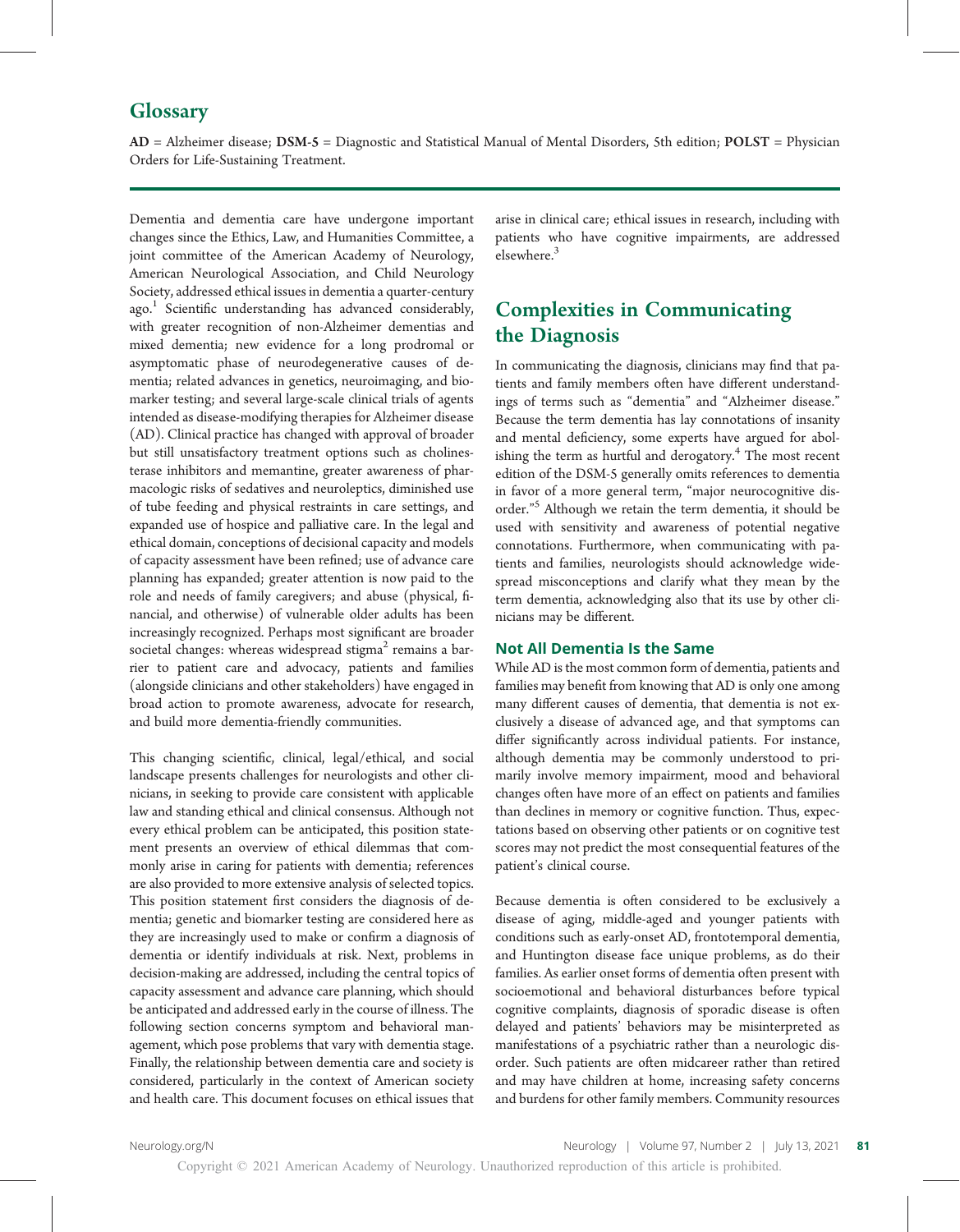such as adult day programs, nursing facilities, and caregiver support groups are also often designed principally for the needs of older patients. Clinicians should anticipate devoting greater time to caregiver education and to identifying resources for such patients; referral to specialty centers is often also useful (see also Genetic and Biomarker Testing).

#### Truth-Telling and Disclosure

Prior to communicating a diagnosis, it is important to ascertain how much information patients wish to receive and how they prefer to receive information. Some patients defer to family members or other trusted people who can receive information on their behalf (see also Socioeconomic, Ethnic, and Cultural Factors). In the past, clinicians have sometimes invoked therapeutic privilege to justify withholding information (such as a diagnosis of dementia) deemed too devastating or otherwise harmful to the patient, and clinicians now may receive requests from family members to withhold a diagnosis from the patient due to related concerns. However, unless patients who have capacity specifically make a request that such information be given to others rather than directly to them, such nondisclosure violates patient autonomy, undermines trust, reinforces stigma, and may deprive patients and families of important opportunities to plan for future needs.<sup>6</sup> For patients without decisional capacity, the diagnosis should be disclosed to a legally recognized surrogate decision-maker (see Decision-Making in Dementia) and in most cases also to the patient; in some cases disclosure to the patient may require planning with the surrogate.

It is important to consider the setting and manner of disclosure to minimize the risk of emotional harm to the patient; for instance, involving another clinician with a longstanding relationship with the patient, or facilitating the presence of family members or other loved ones to provide support and assist in recalling details that patients with memory disorders are prone to forget. Involvement of trusted family and friends can also prevent misunderstanding of patients' symptoms and behavior, mitigate social isolation, and facilitate advance care planning. Frameworks established for communicating serious diagnostic or prognostic information, such as the SPIKES protocol (setting, perception, invitation, knowledge, emotion, and strategy and summary), $\frac{7}{7}$  identify important aspects of such encounters. In most cases, family members' fears about potential emotional harm can be assuaged by thoughtful and compassionate disclosure using these strategies.

#### Genetic and Biomarker Testing

Degenerative dementias may infrequently result from monogenic, mendelian mutations, but more commonly arise from an interplay among genetic, environmental, and lifestyle factors. A rapidly evolving menu of tests is now available that in symptomatic individuals may be used to confirm the existence and cause of dementia, or in asymptomatic/presymptomatic persons may suggest future risk for cognitive decline. Ethical considerations in testing hinge on whether the testing will be performed in a clinical or research context, whether the patient

is symptomatic or at increased risk of developing dementia, potential implications for other family members, and whether the testing will be diagnostic or solely imply heightened risk.

Genetic testing may be diagnostic in symptomatic individuals with dominantly inherited dementias (such as Huntington disease) and with familial forms of AD, frontotemporal dementia, and prion disease. It can also predict illness in presymptomatic carriers of pathogenic genetic variants. Other gene polymorphisms such as APOE are not diagnostic but modify individuals' risk for developing dementia. CSF and PET biomarkers of amyloid and tau aggregation are now also being used to diagnose symptomatic patients with atypical presentations of dementia. In research settings, such biomarkers may provide evidence of pathologic involvement in asymptomatic individuals, $8$  raising ethical questions about potential uses in predicting clinical AD among healthy people.

Clinical research regarding genetic and biomarker testing is rapidly transforming our understanding of AD and other dementias. However, translation of these tools into clinical practice is ethically fraught. Early and accurate detection offers potential benefits including diagnostic closure, family planning, and opportunities for advance care planning. Potential harms, particularly when testing asymptomatic individuals, may include adverse psychological responses, confusion provoked by genetic variants of unknown significance and variable penetrance, and vulnerability to discrimination.<sup>9,10</sup> Accordingly, informed consent, which may be challenging in this context (see Decision-Making in Dementia), is requisite for genetic or biomarker testing in degenerative dementias.

Genetic testing should be offered to symptomatic patients who have phenotypes associated with autosomal dominant inheritance (e.g., early-onset AD, frontotemporal dementia, Huntington disease, and prion diseases) and supportive family histories. Similarly, biomarker testing and disclosure may be clinically useful for some symptomatic patients with atypical presentations or other reasons for diagnostic uncertainty (regardless of family history). In asymptomatic, atrisk adult relatives of patients with autosomal dominant dementias such as Huntington disease, predictive testing may be offered with requisite counseling about the absence of disease-modifying treatments and the potential life consequences of both positive and negative test results. $9,10$  Currently, for asymptomatic individuals, genetic susceptibility testing and biomarker testing are recommended solely in a research setting.<sup>11-13</sup> This is largely due to potential harms (as previously noted) and the absence of interventions capable of favorably altering the natural history of the disease.

Any patient undergoing genetic testing should receive genetic counseling before and after receiving results; in addition, patients should be informed of relevant legal protections offered through the Genetic Information Nondiscrimination Act (GINA) and other legislation.<sup>14</sup> (Of note, individuals with positive biomarkers are not protected by current regulations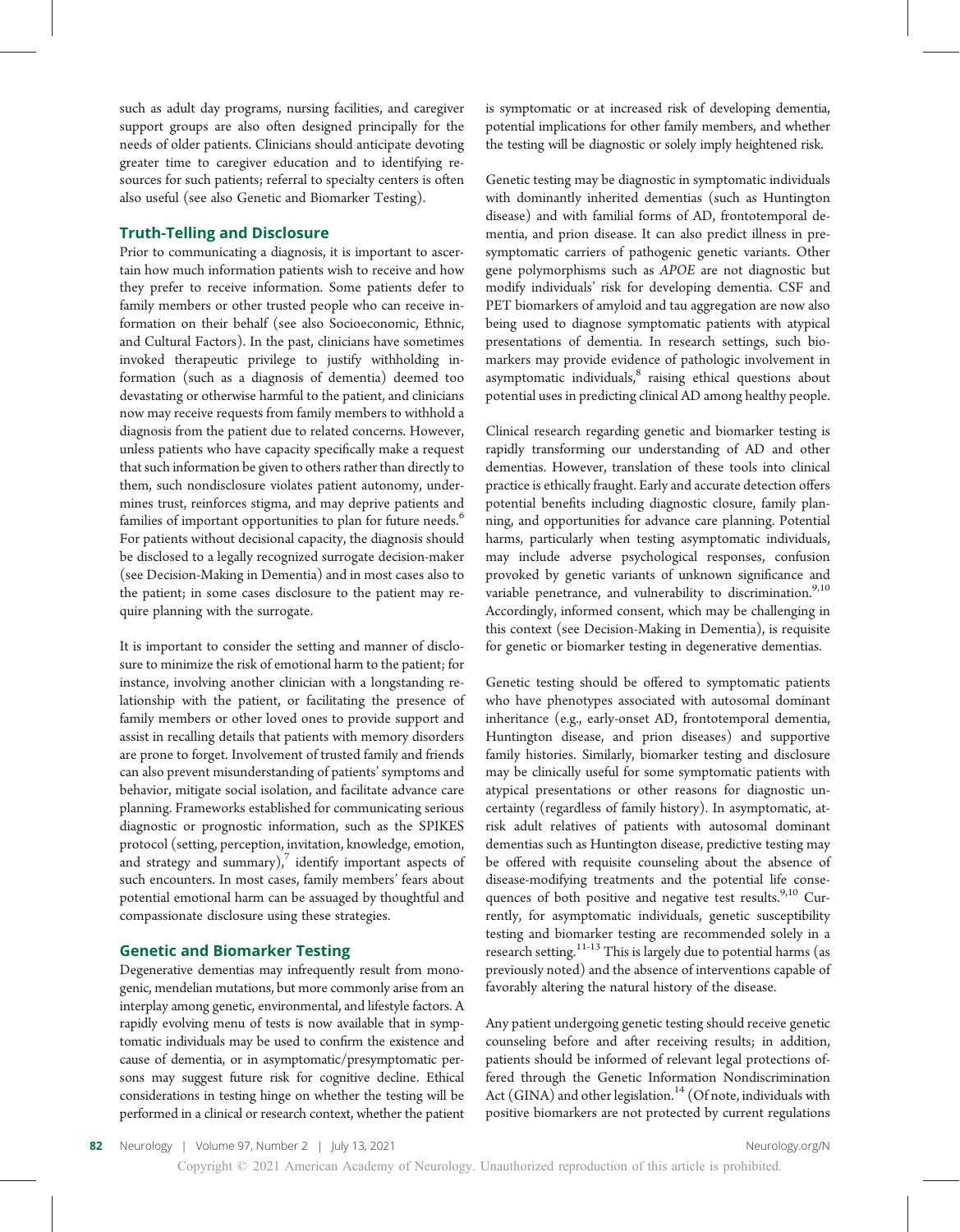from employment or insurance discrimination.<sup>15</sup>) Formally trained genetic counselors are unavailable in many practice settings. In such cases, the ordering neurologist should either develop competency in personally providing such counseling or arrange access to genetic counseling through telemedicine if available.<sup>16</sup> Genetic testing should be performed at an accredited laboratory after appropriate pretest counseling and informed consent.<sup>17</sup> Neurologists must be prepared to discuss findings with patients who have already received results without pretest counseling (e.g., direct-to-consumer genetic testing) and to assure that patients receive posttest genetic counseling if needed.

## Decision-Making in Dementia

#### Appropriate Involvement of the Patient at Different Stages

Given the progressive cognitive decline typically observed in dementia, most patients will eventually become unable to make medical, legal, and financial decisions independently. For patients in early stages who retain decision-making capacity, timely anticipatory planning is crucial to preserve autonomy over future decisions and reduce future strains on caregivers. Patients with mild cognitive impairment and in mild stages of dementia should be encouraged to discuss their overall goals with their families and clinicians and to execute advance health care directives and other documents to guide decision-making in the event of incapacity. In moderate stages of dementia, many patients who lack formal decisional capacity may still be able to participate meaningfully in decision-making; for instance, by conferring with surrogate decision-makers about values that should guide care decisions.

#### Capacity Assessment

Many ethical questions in dementia care stem from questions regarding whether (or to what extent) patients retain decisional capacity. Thus, all clinicians caring for patients with dementia should be conversant with principles for assessing capacity. Rarely, psychiatric consultation (e.g., for patients with prior histories of mental illness) or formal forensic assessments (e.g., in borderline cases with significant intrafamilial disputes over the disposition of a patient's assets) may be warranted. Notably, determinations of capacity are always made relative to a particular decision: thus, patients may be judged capable of making some clinical decisions, and incapable of making others. Capacity is not determined simply by diagnosis or scores on cognitive testing. Instead, capacity assessment relies upon a clinician's judgment (often informed by diagnoses, cognitive scores, and other clinical data) regarding the patient's functional ability to provide valid informed consent to medical care and to make valid legal and financial decisions.

One widely accepted model posits 4 component abilities necessary for capacity to make a given decision: understanding, appreciation, reasoning, and choice.<sup>18</sup> Understanding here represents a grasp of basic facts such as the nature of one's condition, the proposed intervention, the alternatives, and their risks and benefits and may be assessed by asking patients to rephrase provided information in their own words. Appreciation represents recognition of how this information applies to one's own case (related to insight) and may be assessed by asking patients to give a plausible explanation for why a proposed course of action will or will not benefit them. Reasoning includes the ability to compare options and consistently infer their consequences and may be assessed by asking patients how an available option would affect their daily lives. Choice is a matter of expressing a decision, which should be reasonably stable in the absence of new information. The application of such specific legal standards may improve the interrater reliability of capacity assessments.<sup>19</sup>

#### Advance Care Planning

It is crucial to encourage advance care planning while patients still have capacity. This facilitates completion of appropriate documents (see the table) conferring legal authority to decision-making surrogates, which preserves a measure of patient autonomy and often spares caregivers a lengthy court process. It is particularly important that the patient choose a surrogate he or she believes is intellectually and emotionally capable of making decisions aligned with the patient's own values (even if these values conflict with the surrogate's values; see Making Decisions for Patients Without Capacity) and communicating with clinicians on their behalf.

Whereas completing an advance health care directive is an important component of advance care planning, this document should not be viewed as the goal or endpoint of planning. When making advance directives, patients are often unable to anticipate the specific circumstances in which they will require care, and appointed surrogates may not know what patients would want in health crises. $20$  Consequently, advance care planning should be viewed as a process of engaging with patients and their chosen surrogates to explore patients' values and prepare surrogates for their role in medical decision-making. $21$  Patients should know that failure to plan often results in aggressive care by default, which may not conform to their wishes, and may also require families to later undergo burdensome legal proceedings for appropriate authority. In addition, many important decisions involve complex legal and financial issues beyond most clinicians' expertise. Many patients could benefit from early conversations with an attorney specializing in elder or disability law to discuss these elements of their care plans, as patients may lose the capacity to address them relatively early in course of illness.

#### Making Decisions for Patients Without Capacity

Decision-makers for patients without capacity for a given decision should give first priority to known preferences expressed by the patient when he or she had capacity (i.e., in an advance directive or clear oral statement). If no explicit statement of the patient's wishes exists, surrogates should apply "substituted judgment," attempting to determine what the patient would have wanted, based on knowledge of the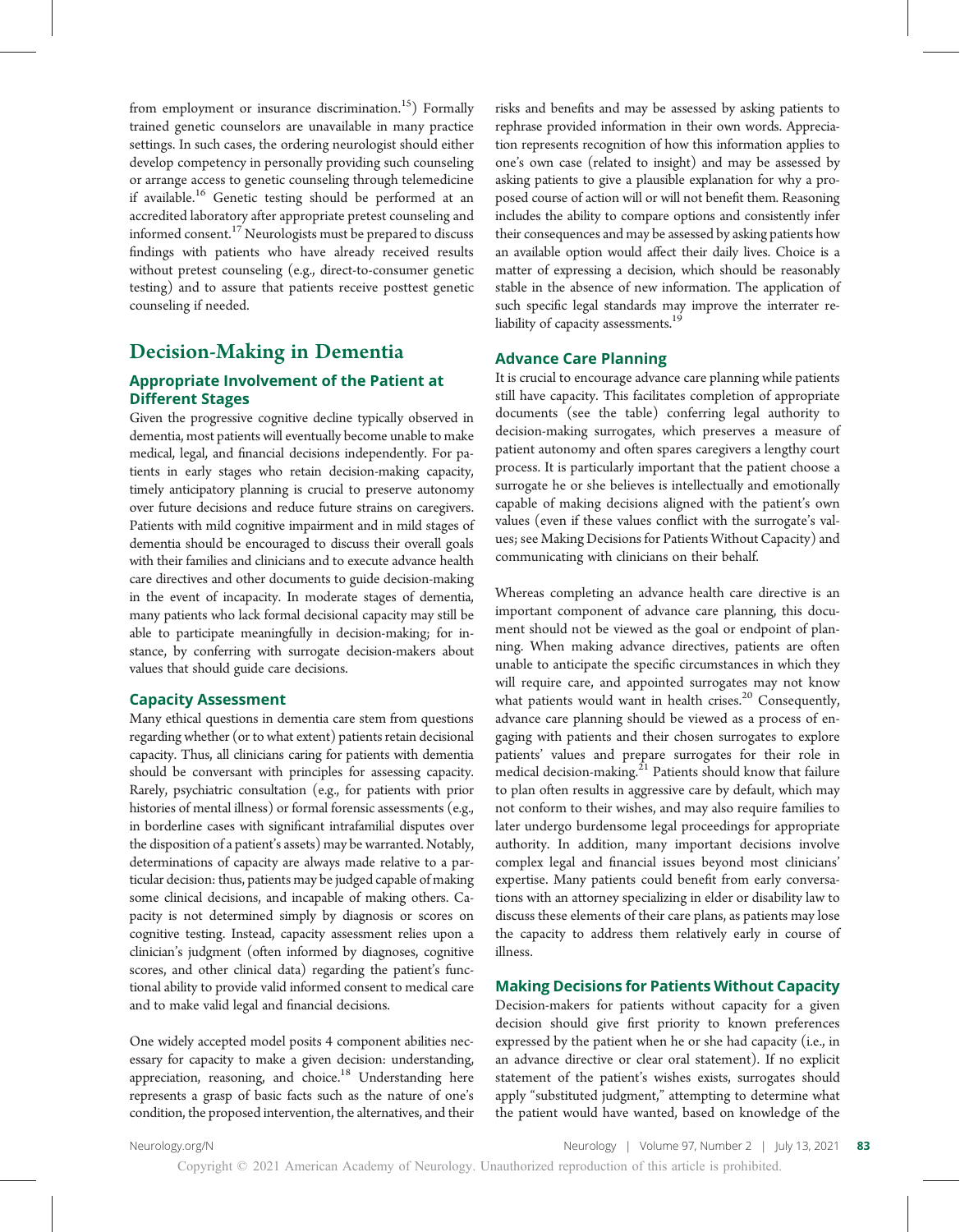Table Advance Planning Documents for Medical, Legal, and Financial Surrogate Decision-Making (Terminology, Legal Requirements, and Specific Powers Vary Among States)

|                                                                                                                    | <b>Medical decisions</b>                                                                                                                                                                                                                                                                                                                                                                                                                                                                                                                                                                                                                                                                                                                                                                                                                                                                                                                                                                                                                                                                                                                                                                                                                                                                                                                                                                                                       | Legal/financial decisions                                                                                                                                                                                                                                                                                                                                                                                                                                                                                                                                 |
|--------------------------------------------------------------------------------------------------------------------|--------------------------------------------------------------------------------------------------------------------------------------------------------------------------------------------------------------------------------------------------------------------------------------------------------------------------------------------------------------------------------------------------------------------------------------------------------------------------------------------------------------------------------------------------------------------------------------------------------------------------------------------------------------------------------------------------------------------------------------------------------------------------------------------------------------------------------------------------------------------------------------------------------------------------------------------------------------------------------------------------------------------------------------------------------------------------------------------------------------------------------------------------------------------------------------------------------------------------------------------------------------------------------------------------------------------------------------------------------------------------------------------------------------------------------|-----------------------------------------------------------------------------------------------------------------------------------------------------------------------------------------------------------------------------------------------------------------------------------------------------------------------------------------------------------------------------------------------------------------------------------------------------------------------------------------------------------------------------------------------------------|
| Authority from the patient (created<br>when patient had capacity)                                                  | Advance health care directive: 2 broad types, although<br>many directives include both:<br>Durable power of attorney for health care: names a<br>health care agent (in some states called a proxy or<br>representative) to make decisions if the patient no<br>longer can; usually the most important document for<br>patients to have<br>Instruction directive (sometimes called a "living will"):<br>traditionally used to list treatments (like<br>cardiopulmonary resuscitation or mechanical<br>ventilation) that the patient would or would not want in<br>end-of-life situations; in dementia, more usefully<br>applied to document the patient's overall values and to<br>consider behavioral management and placement<br>decisions that can arise in middle stages of illness <sup>59</sup><br>(see Symptom and Behavioral Management)                                                                                                                                                                                                                                                                                                                                                                                                                                                                                                                                                                                | Many patients would benefit from legal advice to<br>discuss various forms of financial surrogacy, including:<br>Durable power of attorney for finances. Names an<br>agent to manage the patient's money and property.<br>Living trust. A legal tool naming a trustee to manage<br>decisions about money or property during the patient's<br>lifetime as well as in death.<br>Social Security Representative Payee or Veterans'<br>Administration Fiduciary. Individuals named to<br>manage Social Security or veterans' benefits on behalf<br>of patient. |
| Authority from the state (may require a<br>court process, often but not always<br>avoidable with advance planning) | Default surrogates-if an incapacitated patient has not<br>No default financial surrogates-generally, families do<br>designated a health care agent, many but not all states<br>not have authority to make financial or other legal<br>decisions for the patient; a spouse has very limited<br>have statutes automatically appointing a surrogate<br>from an ordered list of relatives; state laws vary<br>authority unless also named as an agent, trustee, or<br>considerably, and may limit the scope of a default<br>conservator<br>surrogate's legal authority (e.g., over end-of-life<br>Conservatorship (in some states called<br>decisions or clinical research) <sup>60</sup><br>guardianship/conservatorship of the estate)-if a<br>patient does not have an agent or trustee and lacks<br>Guardianship (in some states called conservatorship<br>or conservatorship of the person)-if a patient lacks<br>capacity, a judge will appoint someone to make<br>decisions for him or her; family members or friends<br>capacity and does not have an appropriate surrogate, a<br>judge will appoint someone to make decisions for<br>may petition to be named the patient's conservator;<br>them; family members or friends may petition to be<br>other options include professional (paid) and public<br>named the patient's guardian; other options include<br>conservators<br>professional (paid) and public guardians |                                                                                                                                                                                                                                                                                                                                                                                                                                                                                                                                                           |

patient's general values and beliefs when capacity was present. Finally, if there is insufficient information for substituted judgment, physicians and surrogates should attempt to determine what is in the best interest of patients. Such judgments can be difficult and subjective; in particular, healthy people usually underrate the quality of life of patients with chronic disabilities as judged by those patients. $22$  Even when patients lack capacity, it is often still helpful to invite them to participate in broader conversations about the values guiding decisions about their care.

Surrogate decision-makers should be aware that their role is to try to decide as the patient would under the circumstances; in many cases this approach can mitigate subsequent guilt or regret, as the surrogate need not bear full responsibility for decisions that reflect the patient's wishes rather than their own personal wishes. As the illness progresses, clinicians and surrogates should consider medical decisions for patients in the context of the overall goals of care. These goals should be informed by the patient's stated wishes and values, as well as by considering how patients' aims would change in response to clinical developments and assessing what available interventions are likely to achieve. For many patients, it will be appropriate to write do-notresuscitate or do-not-hospitalize orders if either resuscitation or hospitalization is deemed inconsistent with patient goals. Many states have passed laws for Physician Orders for Life-Sustaining Treatment (POLST; acronyms and terminology vary across states), which, unlike traditional

resuscitation and intervention orders, apply across institutions and also to emergency responders in home and public settings. Although useful for many patients, POLST documents are powerful tools that require cautious application; in particular, they do not substitute for advance directives and are typically appropriate only in advanced stages of illness.<sup>23</sup> If implemented, POLST forms should be reviewed regularly to ensure that they are appropriate to the patient's current clinical status and the patient's current wishes (or an appropriate surrogate's understanding of their wishes).

### Symptom and Behavioral Management

#### Early Stages: Balancing Independence and Risk

Many ethical conflicts encountered in mild cognitive impairment and mild dementia concern the extent of patient involvement in instrumental activities of daily living, such as driving, cooking, political participation, and managing finances, especially as patients may lack sufficient insight to monitor their performance. These activities are central to many patients' identities, but may expose them to personal risks, and in some cases could also endanger patients' families or the public. Conversely, restricting patient activity can also expose them to risks. For example, while patient financial mismanagement can result in catastrophic monetary losses, delegation of broad financial powers to poorly prepared or unscrupulous family members can expose patients to financial exploitation.<sup>24</sup> Another risk of restricting activities is exacerbating social isolation, which can contribute to depression and

84 Neurology | Volume 97, Number 2 | |uly 13, 2021 [Neurology.org/N](http://neurology.org/n)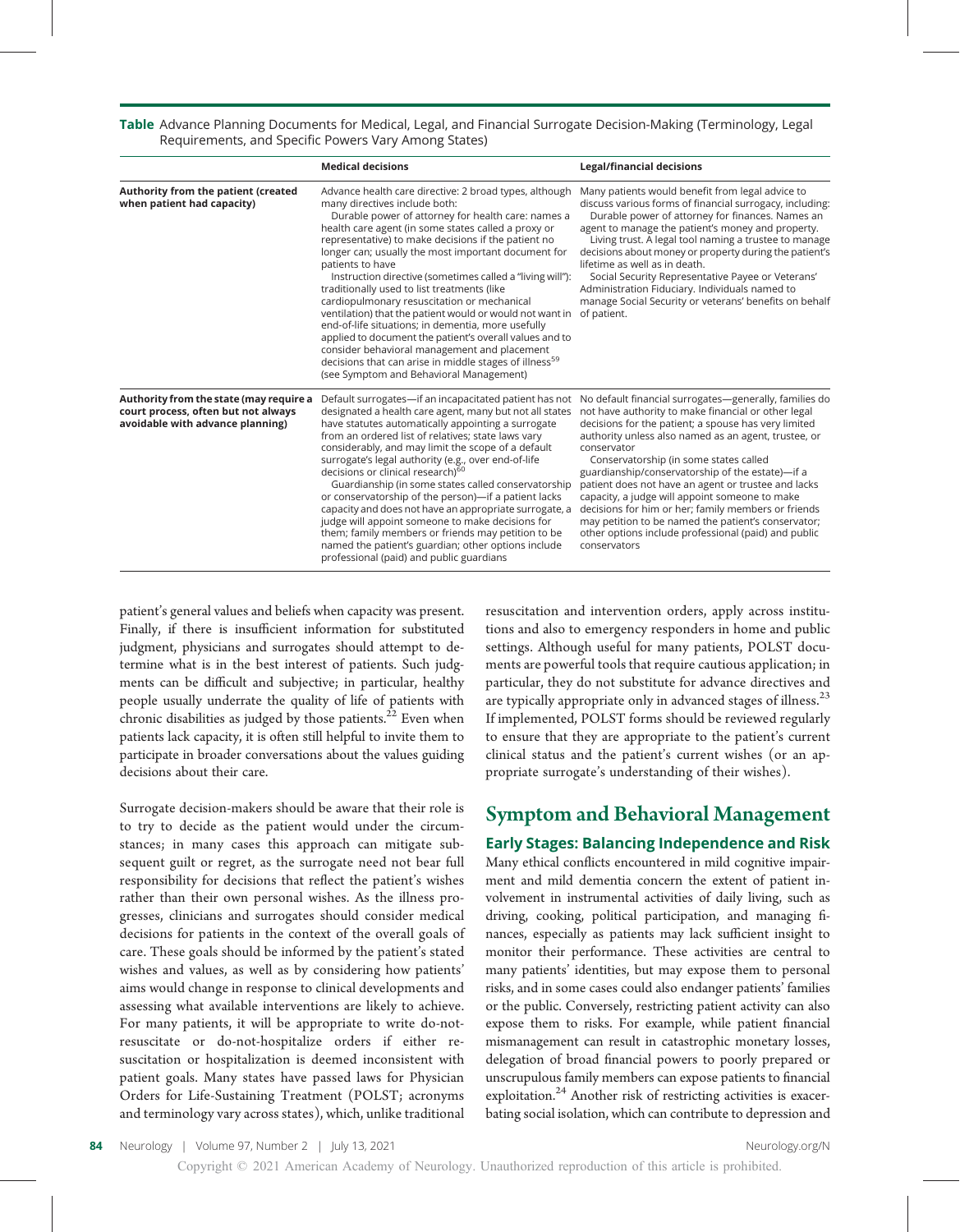worsening cognitive decline.<sup>25</sup> Clinicians and family members should remain cognizant that no approach can eliminate risks and remain alert to ways of monitoring patients' activities to mitigate risks while preserving patients' independence and dignity where possible.

Driving in patients with dementia poses several ethical challenges. While a diagnosis of dementia does not automatically mean a patient cannot drive, patients should anticipate becoming unable to drive safely as their condition progresses, at which point many will lack sufficient insight to make this determination on their own. The American Academy of Neurology has issued a practice parameter that may help to identify patients at increased risk of unsafe driving.<sup>26</sup> Even when guided by the best evidence and intentions, conversations with patients about restrictions on driving are often contentious; involvement of family members and friends can be helpful to facilitate such conversations.

#### Moderate Stages: Agitation and Disruptive Behaviors

About half of patients with dementia exhibit agitated behaviors such as wandering, accusations, nighttime awakening, and violence.<sup>27</sup> These behaviors contribute to caregiver burnout, interfere with personal care, and can endanger patients as well as others in the care setting; such problems are often key factors in the breakdown of home care leading to institutionalization.<sup>28</sup> Decisions about nursing home or memory care placement can be especially challenging, often intersecting with cultural expectations about filial obligations to aging parents, intrafamilial conflicts regarding the disposition of assets, caregivers' own employment and living circumstances, and what are sometimes inflexible beliefs and commitments ("I promised Dad I'd never put him in a home"). Clinicians can often help caregivers maintain patients at home with advice on person-centered communication, behavioral management, and environmental modification, $29$  as well as appropriate referral to resources such as advocacy organizations, support groups, caregiver respite, legal aid, adult day programs, and in-home services (see also The Caregiver Role). However, for many families, clinicians should encourage candid reassessments of whether in-home care remains feasible when disrupted sleep and physical or emotional strain interfere with caregivers' self-care, work, and other obligations.

In domestic and institutional care settings, disruptive and combative behaviors can harm the patient and threaten the safety of other residents or staff. The use of mechanical restraints (including bed rails) is now broadly rejected in both practice and policy $30,31$  as they can paradoxically increase physical risks to patients via increased agitation, improper application, forced immobility, and masking reversible causes of delirium. In rare cases with no realistic alternative for preserving the safety of the patient and others, the least restrictive possible restraint should be applied following an informed consent discussion (usually, with the patient's representative) including disclosure of risks and alternatives; their necessity and utility should then be continually reassessed. Pharmacologic restraints, as with benzodiazepines or neuroleptics, also require careful consideration given associated risks of exacerbated delirium, extrapyramidal symptoms, and excess mortality<sup>32</sup>; the Food and Drug Administration has issued a black box warning for atypical antipsychotics. In many cases these medications worsen patients' behavioral symptoms and increase the risk of complications due to polypharmacy, so nonpharmacologic strategies<sup>29</sup> should be exhaustively explored first. If nonpharmacologic approaches are unsuccessful, clinicians should weigh the risks of pharmacologic treatment against other ethically important considerations such as the safety of patients and those living with them, patient quality of life (e.g., if compromised by hallucinations or agitation), and wishes of patients and families to maintain the patient at home for as long as feasible. As with physical restraints, if pharmacologic management is judged necessary, these medications should only be prescribed following an informed consent discussion detailing the associated risks. Depending on state law, health care agents and conservators may need special court authorization to consent to use of such restraints.

#### Advanced Stages

While nearly all surrogate decision-makers for patients with advanced dementia believe that comfort should be the primary goal of care, $33$  many patients undergo burdensome interventions and hospitalizations inconsistent with these goals. For example, tube feeding is associated with medical complications, takes away the pleasure of eating (for which hand feeding is preferred), and has not been shown to improve survival, quality of life, nutrition, or wound healing.<sup>34</sup> Ethical challenges arise when surrogate decision-makers nonetheless request tube feeding. While respect for autonomy (extended to the surrogate as the patient's representative) does not compel clinicians to provide interventions without medical justification, feeding and nutrition have great symbolic significance for many families. Such requests should be treated as occasions for deeper conversations about the surrogate's perception of the medical benefits of artificial nutrition and their understanding of the patient's overall prognosis.

Patients with advanced dementia may also experience underrecognition and undertreatment of pain due to communication difficulties. Validated pain measures based on caregiver assessment can be useful in these circumstances.<sup>35</sup>

One in 6 patients with advanced dementia die in hospitals, and many others undergo burdensome transitions between hospitals and institutional settings. $36$  In part because of the high morbidity of inpatient delirium and nosocomial infection, most conditions including pneumonia are best managed in outpatient settings. Hospitalization often occurs by "default" in perceived crises due to insufficient advance planning and preparation of patients' family members and can in many cases be prevented by anticipatory discussion and the use of do-not-hospitalize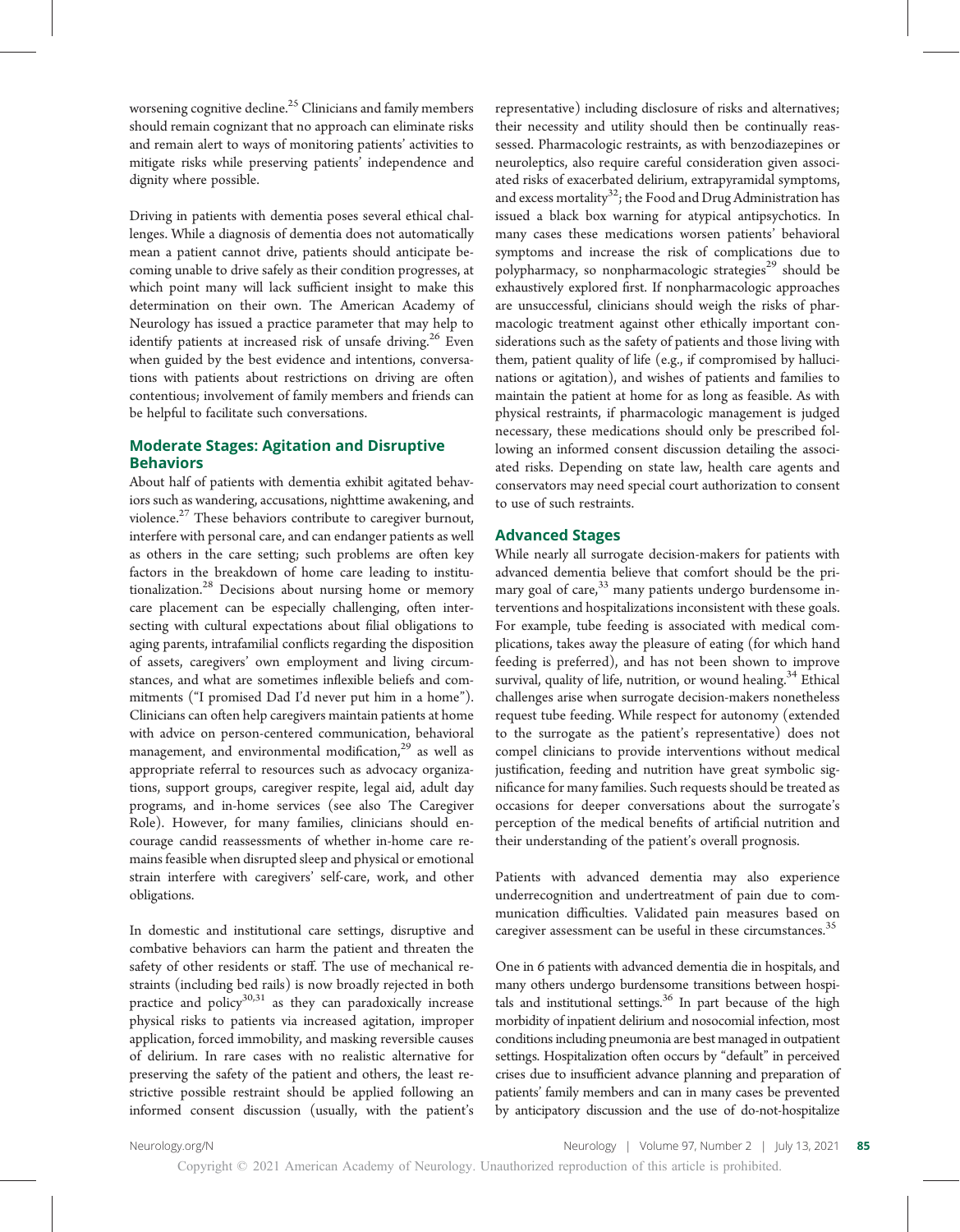orders in nursing homes when transfers are unlikely to extend survival or improve quality of life.

#### Hospice and the Problem of Prognostication

Many patients with advanced dementia would benefit from hospice enrollment, which is associated with reduced hospitalization, greater symptom control for pain and dyspnea, and increased family satisfaction with care.<sup>37</sup> While hospice utilization in dementia is increasing, over 20% of those dying in hospice with dementia only use hospice for 3 days or fewer prior to death.<sup>38</sup> A major policy barrier to earlier hospice utilization for dementia in the United States is that Medicare eligibility requires an estimated survival of less than 6 months based on the Functional Assessment Staging scale, but these guidelines are little better than chance at predicting mortality in dementia.<sup>39</sup> The development of better predictive measures and of eligibility requirements more appropriate to advanced dementia would enable patients and families to utilize hospice services earlier in the course of illness.

#### Addressing Requests for Physician-Hastened Death

Physician-hastened death (often referred to as physician aidin-dying or physician-assisted suicide) has been legalized in several US states, and neurologists have increasingly fielded inquiries from patients and families regarding this practice.<sup>40</sup> US state laws legalizing physician-hastened death (modeled after the Oregon Death with Dignity Act) generally do not apply to patients with dementia, as they require (1) an estimated survival of 6 months or less and (2) that the patient requesting a lethal medication have decisional capacity and be capable of self-administration. (Such requests also must be contemporaneous and cannot be made by advance directive.) Still, neurologists have a responsibility to respond empathetically to such inquiries, which can provide opportunities to elicit deeper concerns from patients and their families (including patients' fears of being a "burden") or to address unmet palliative, psychosocial, and advance care planning needs. Treatable causes of physical and psychological suffering should be addressed; mental health, palliative care, or hospice referral should be made if appropriate; and planning documents such as advance health care directives, do-nothospitalize orders, and POLST orders should be reviewed and updated.

### Contextual Issues

#### Financial Effects

Some of the fear and stigma associated with dementia may be attributable to the financial strains it can place on patients' families. In dementia, the overwhelming majority of costs are attributable to in-home care, nursing home care, and lost caregiver wages for unpaid care, all of which are generally directed at patient impairments in activities of daily living and thus are not covered by medical insurance but instead are predominantly borne by patients' families.<sup>41</sup> Most American families are ill-prepared for these expenses; planning is also

hampered by a widespread misconception that Medicare will cover patients' long-term care expenses.<sup>42</sup> Newer models of providing and financing long-term care are needed to address the needs of patients and their families.

#### The Caregiver Role

Family members and other unpaid caregivers are crucial clinical partners in dementia care; for patients with memory deficits, their input is often crucial to obtaining an adequate clinical history, and clinical plans usually depend on them for successful implementation. As discussed above, caregiver strain and burnout are key mediators of institutionalization, so realistic plans to care for the patient at home should anticipate and minimize them; caregiver strain and burnout are also risk factors for patient abuse (discussed below). Some research has suggested that emotional and physical burdens associated with caregiving result in negative health outcomes for the caregiver, although more recent population-based studies indicate more positive emotional and physiologic effects of caregiving.<sup>43</sup> Health effects and positive experiences of caregiving are strongly influenced by social support as well as cultural and relational factors<sup>44</sup>; the financial, emotional, and physical costs of caregiving are disproportionately borne by women.<sup>45</sup> Many caregivers may be unaware of existing programs to provide respite care, financial support, and other services and can often benefit from targeted referrals from social work.<sup>46</sup> These programs can be key tools for maintaining patients in home and community (rather than institutional) settings, and more resources are needed to provide economic and social services support to caregivers.

Progressive communication and memory deficits often complicate a patient's ability to provide a clinical history; thus, during many office visits a caregiver will act as the spokesperson. While the caregiver's perspective is critical, patients have their own perspective that should be elicited and acknowledged; there is often a temptation to omit this as timeconsuming. Following core ethical principles of beneficence (concern for the patient's well-being) and respect for patient autonomy (even when diminished), clinicians should be mindful to express both in words and by actions that their primary duty is fidelity to the patient, even when the caregiver is relied upon to speak on the patient's behalf.

#### Abuse of the Patient With Dementia

Patients with dementia and other cognitive impairments are at increased risk for abuse, which can take various forms including physical and psychological abuse, sexual assault, financial exploitation, and neglect. $47$  Perpetrators of abuse may include family members, friends, and providers of health care or longterm care services; in nursing homes, there is growing recognition of the problem of resident-to-resident aggression.<sup>4</sup> Clinicians should be alert to identify and document potential manifestations of abuse, such as supportive examination findings, direct observations of abusive actions, isolation of the patient from previously trusted family or friends, failure to pay for care needs, and malnutrition. $49$  In many cases it is necessary to devise strategies for interviewing the patient separately from

86 Neurology | Volume 97, Number 2 | July 13, 2021 [Neurology.org/N](http://neurology.org/n) Neurology.org/N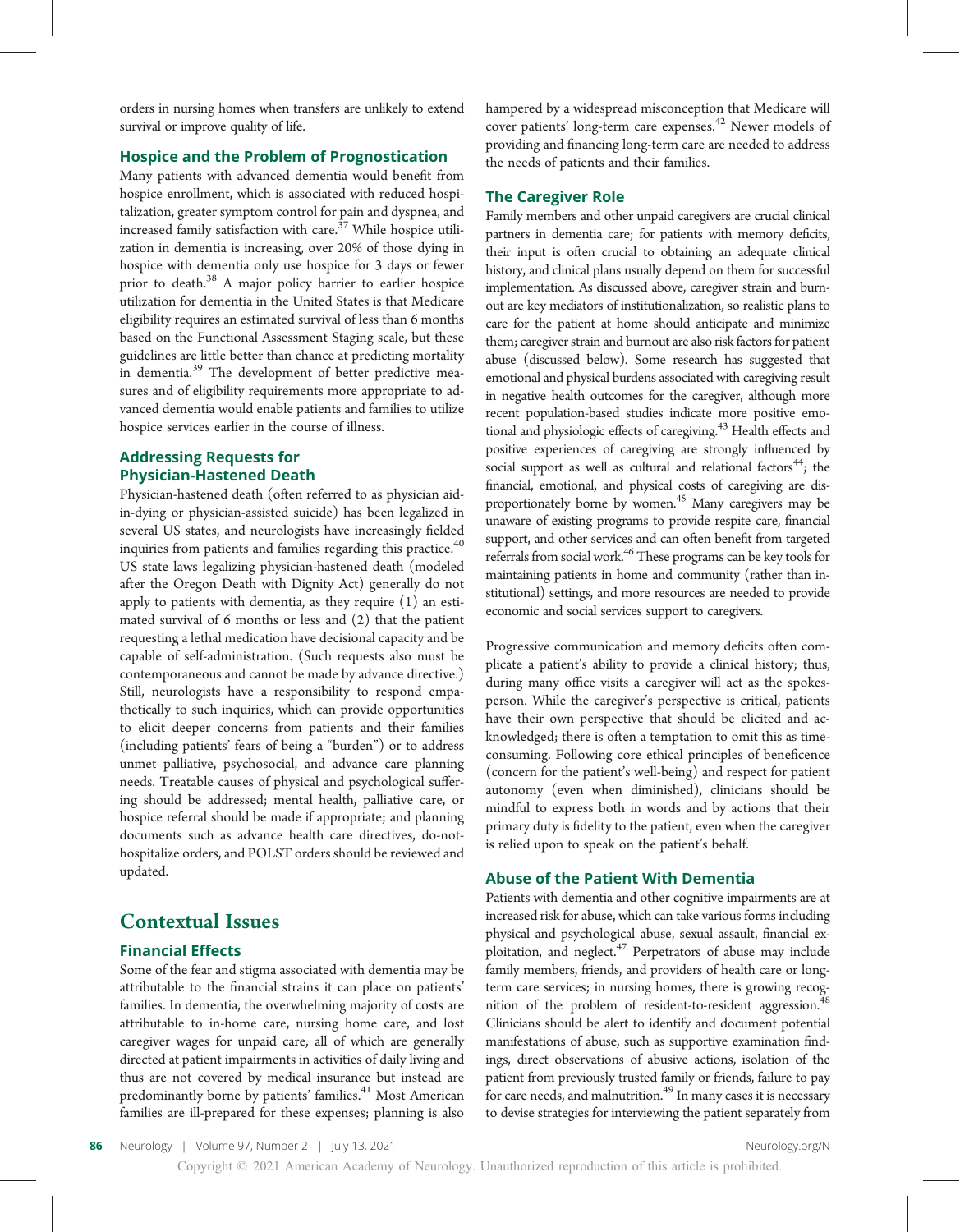a suspected abuser. There is a common misconception that reporting to Adult Protective Services requires convincing evidence; instead, in almost all US states, physicians and other mandated reporters are obligated to report any reasonable suspicion of abuse. Typically, reports will result in a home visit by a worker from Adult Protective Services to investigate these concerns, which patients with capacity may refuse. Every state also has mechanisms for reporting the suspicion of abuse in nursing homes and other long-term care facilities.<sup>49</sup>

#### Socioeconomic, Racial/Ethnic, and Cultural Factors

Black and Latinx older adults are at increased risk for dementia compared with White and Asian American older adults; this increased risk appears not to reflect genetic differences but instead the influence of social determinants of health such as reduced access to primary care and early life adversity.<sup>50</sup> Diagnosis of dementia in Black and Latinx patients is also often delayed due to lack of access to specialist care, differing family and patient expectations around cognitive change and caregiving, and clinicians' reliance upon culturally specific screening and testing materials that do not generalize to the patient's population.51,52 Another factor in delayed diagnosis may be mistrust towards the medical establishment among minority communities, informed both by awareness of historical abuses (including but not limited to the Tuskegee Syphilis Study) as well as by patients' personal experiences of biased, discriminatory, or culturally insensitive treatment by clinicians.<sup>53</sup>

When evaluating patients who are not fluent in English, clinicians should strive whenever possible to use professional interpreters rather than rely on family members as translators. Many family members would have difficulty in objectively translating a patient's or another family member's report of the patient's cognitive decline or in communicating challenging information back to the patient about the diagnosis. Clinicians should be aware that patients and families whose ethnic or cultural background differs from their own may have different perceptions of illness and priorities for care than they do, while not assuming that all members of a given group or family have identical communication and treatment preferences.<sup>54</sup>

#### Multidisciplinary Care and Systems of Care

Providing high-quality dementia care is often challenging due to the fragmentation of our health care system and incentives that often favor technical and invasive interventions over personal attention. Patients are often cared for by multiple specialists in a variety of hospitals and nursing facilities, often with incompatible electronic records systems. This fragmentation, added to the inherent challenges of care management in dementia, likely contributes to potentially preventable and burdensome acute hospitalizations.<sup>55</sup> Policy efforts have emphasized the need for more integrated models of care delivery, in order to anticipate and address the varied psychosocial as well as physiologic effects of dementia on patients and families.<sup>56,57</sup> As one related development, Medicare has introduced Chronic Care Management billing codes to

incentivize care coordination activities beyond face-to-face office visits, such as medication reconciliation, communications with specialists, coordination with home- and communitybased service providers, and care planning. However, it remains unclear whether many practices will be able to take advantage of these payments.<sup>58</sup> Further research and policy innovations are needed to foster a practice environment in which neurologists can best provide care that is respectful of patient autonomy, advances patients' welfare, and minimizes harms, and in which the benefits of care are distributed justly among all patients.

#### Acknowledgment

The authors thank Sarah Hooper, Jalayne Arias, Joanne Taylor, Cynthia Barton, and Sharon Kaufman for input on earlier drafts of this manuscript and Cailin Lechner for assistance in compiling and formatting references. Katharina M. Busl, Robin Conwit, Salvador Cruz-Flores, Leon G. Epstein, William Graf, Matthew Kirschen, Julie Kurek, Dan Larriviere, Ariane Lewis, Justin A. Sattin, Ericka P. Simpson, Lynne Taylor, and Laura Vernon participated in the development of this report and guidance as members of the AAN Ethics, Law, and Humanities Committee and Sarah Bird Nelson and Karen Kasmirski facilitated discussion and approval of this report as AAN staff.

#### Study Funding

This is not a funded research study but a position statement of the Ethics, Law, and Humanities Committee (a joint committee of the AAN, ANA, and CNS).

#### **Disclosure**

The authors report no discloses. Go to [Neurology.org/N](https://n.neurology.org/lookup/doi/10.1212/WNL.0000000000012079) for full disclosures.

#### Publication History

Received by Neurology May 1, 2020. Accepted in final form March 8, 2021.

#### Appendix 1 Authors

| Name                             | Location                                                                                                  | Contribution                                               |
|----------------------------------|-----------------------------------------------------------------------------------------------------------|------------------------------------------------------------|
| Winston<br>Chiong, MD,<br>PhD    | University of California San<br>Francisco                                                                 | Design and concept,<br>drafted manuscript                  |
| Amy Y. Tsou,<br>МD               | <b>ECRI Evidence-based Practice</b><br>Center, Michael J. Crescenz VA<br>Medical Center, Philadelphia, PA | Design and concept,<br>drafted manuscript                  |
| Zacharv<br>Simmons, MD           | Pennsylvania State University,<br>Hershey                                                                 | Design and concept,<br>drafted manuscript                  |
| Richard J.<br><b>Bonnie, LLB</b> | University of Virginia,<br>Charlottesville                                                                | Revised for<br>intellectual content                        |
| James A.<br>Russell, DO          | Lahey Medical Center, Burlington,<br>MA                                                                   | Design and concept,<br>revised for<br>intellectual content |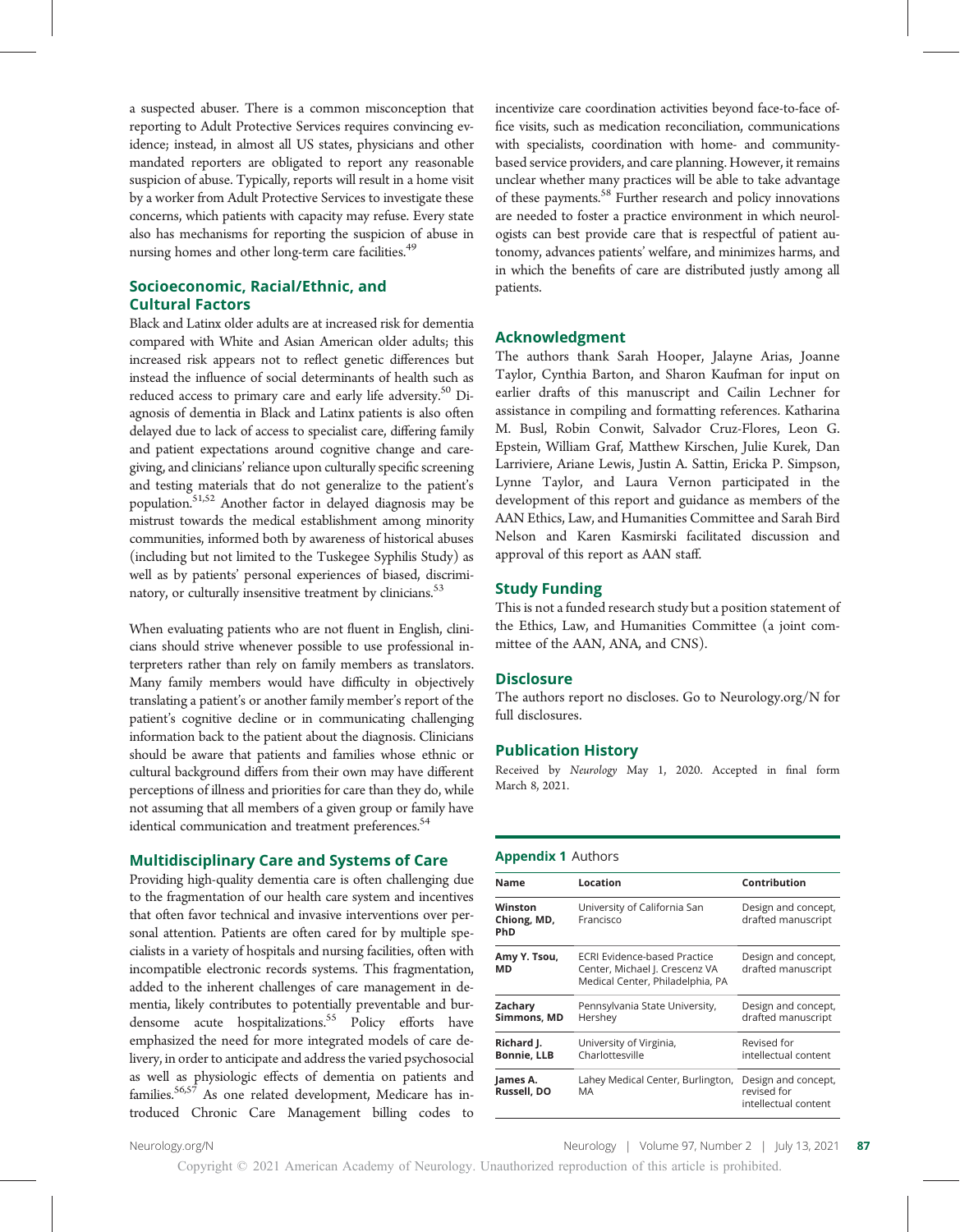|                                    | <b>Appenuix 2</b> CONTVESURALUIS                                                               |                          |                                                                                                                   |
|------------------------------------|------------------------------------------------------------------------------------------------|--------------------------|-------------------------------------------------------------------------------------------------------------------|
| Name                               | <b>Location</b>                                                                                | Role                     | Contribution                                                                                                      |
| Katharina<br>M. Busl,<br>MD, MS    | University of Florida                                                                          | Study<br>group<br>member | Participated in statement<br>development as a<br>member of the Ethics,<br>Law, and Humanities<br>Committee        |
| Robin A.<br>Conwit,<br>МD          | National Institutes of<br>Health                                                               | Study<br>group<br>member | Participated in statement<br>development as a<br>member of the Ethics,<br>Law, and Humanities<br>Committee        |
| Salvador<br>Cruz-<br>Flores, MD    | Paul L. Foster School of<br>Medicine Texas Tech<br>University Health<br><b>Sciences Center</b> | Study<br>group<br>member | Participated in statement<br>development as a<br>member of the Ethics,<br>Law, and Humanities<br>Committee        |
| Leon G.<br>Epstein,<br>MD          | Lurie Children's Hospital<br>of Chicago                                                        | Study<br>group<br>member | Participated in statement<br>development as a<br>member of the Ethics,<br>Law, and Humanities<br>Committee        |
| William D.<br>Graf, MD             | <b>Connecticut Children's</b><br><b>Medical Center</b>                                         | Study<br>group<br>member | Participated in statement<br>development as a<br>member of the Ethics,<br>Law, and Humanities<br>Committee        |
| Matthew<br>Kirschen,<br>MD, PhD    | Children's Hospital of<br>Pennsylvania                                                         | Study<br>group<br>member | Participated in statement<br>development as a<br>member of the Ethics,<br>Law, and Humanities<br>Committee        |
| Julie A.<br>Kurek, MD              | Augusta University                                                                             | Study<br>group<br>member | Participated in statement<br>development as a<br>member of the Ethics,<br>Law, and Humanities<br>Committee        |
| Daniel G.<br>Larriviere,<br>MD, JD | Inova Neuroscience and<br>Spine Institute                                                      | Study<br>group<br>member | Participated in statement<br>development as a<br>member of the Ethics,<br>Law, and Humanities<br>Committee        |
| Ariane<br>Lewis, MD                | NYU Langone Medical<br>Center                                                                  | Study<br>group           | Participated in statement<br>development as a<br>member member of the Ethics,<br>Law, and Humanities<br>Committee |
| Justin A.<br>Sattin, MD            | University of Wisconsin                                                                        | Study<br>group<br>member | Participated in statement<br>development as a<br>member of the Ethics,<br>Law, and Humanities<br>Committee        |
| Ericka P.<br>Simpson,<br>МD        | Houston Methodist<br>Hospital                                                                  | Study<br>group<br>member | Participated in statement<br>development as a<br>member of the Ethics,<br>Law, and Humanities<br>Committee        |
| Lynne P.<br>Taylor, MD             | University of<br>Washington                                                                    | Study<br>group<br>member | Participated in statement<br>development as a<br>member of the Ethics,<br>Law, and Humanities<br>Committee        |
| Laura<br>Vernon,<br>МD             | Lurie Children's Hospital<br>of Chicago                                                        | Study<br>group<br>member | Participated in statement<br>development as a<br>member of the Ethics,<br>Law, and Humanities<br>Committee        |

Appendix 2 Coinvestigators

#### References

- American Academy of Neurology. Ethics and Humanities Subcommittee: ethical issues in the management of the demented patient. Neurology. 1996;46(4):1180-1183.
- 2. Herrmann LK, Welter E, Leverenz J, et al. A systematic review of dementia-related stigma research: can we move the stigma dial? Am J Geriatr Psychiatry. 2018;26(3): 316-331.
- 3. Tolchin B, Conwit R, Epstein LG, Russell JA; Ethics, Law, and Humanities Committee, a joint committee of the American Academy of Neurology, American Neurological Association, and Child Neurology Society. AAN position statement: ethical issues in clinical research in neurology. Neurology. 2020;94(15):661-669.
- 4. Trachtenberg DI, Trojanowski JQ. Dementia: a word to be forgotten. Arch Neurol. 2008;65(5):593-595.
- 5. Ganguli M, Blacker D, Blazer DG, et al. Classification of neurocognitive disorders in DSM-5. Am J Geriatr Psychiatry. 2011;19(3):205-210.
- 6. Bostick NA, Sade R, McMahon JW, Benjamin R. Report of the American Medical Association Council on Ethical and Judicial Affairs: withholding information from patients: rethinking the propriety of "therapeutic privilege." J Clin Ethics. 2006;17(4):302.
- 7. Aoun SM, Breen LJ, Howting D, et al. Receiving the news of a diagnosis of motor neuron disease: what does it take to make it better? Amyotroph Lateral Scler Frontotemporal Degener. 2016;17(3-4):168-178.
- 8. Dubois B, Hampel H, Feldman HH, et al. Preclinical Alzheimer's disease: definition, natural history, and diagnostic criteria. Alzheimers Dement. 2016;12(3):292-323.
- Goldman JS, Hahn SE, Catania JW, et al. Genetic counseling and testing for Alzheimer disease: joint practice guidelines of the American College of Medical Genetics and the National Society of Genetic Counselors. Genet Med. 2011;13(6):597-605.
- 10. Quaid KA. Genetic testing for Huntington disease. Handb Clin Neurol. 2017;144: 113-126.
- 11. Johnson KA, Minoshima S, Bohnen NI, et al. Appropriate use criteria for amyloid PET: a report of the Amyloid Imaging Task Force, the Society of Nuclear Medicine and Molecular Imaging, and the Alzheimer's Association. Alzheimers Dement. 2013; 9(1):e1-e16.
- 12. Fink HA, Linskens EJ, Silverman PC, et al. Accuracy of biomarker testing for neuropathologically defined Alzheimer disease in older adults with dementia. Ann Intern Med. 2020;172(10):669-677.
- 13. Mozersky J, Sankar P, Harkins K, Hachey S, Karlawish J. Comprehension of an elevated amyloid positron emission tomography biomarker result by cognitively normal older adults. JAMA Neurol. 2018;75(1):44-50.
- 14. Rothstein MA. GINA at ten and the future of genetic nondiscrimination law. Hastings Cent Rep. 2018;48(:5-7.
- 15. Arias JJ, Tyler AM, Oster BJ, Karlawish J. The proactive patient: long-term care insurance discrimination risks of Alzheimer's disease biomarkers. J Law Med Ethics. 2018;46(2):485-498.
- 16. Su XW, Simmons Z. Ethical considerations in neurogenetic testing. Semin Neurol. 2018;38(5):505-514.
- 17. ACMG Board of Directors. Direct-to-consumer genetic testing: a revised position statement of the American College of Medical Genetics and Genomics. Genet Med. 2016;18(2):207.
- 18. Appelbaum PS. Assessment of patients' competence to consent to treatment. N Engl J Med. 2007;357(18):1834-1840.
- 19. Kim SY. Evaluation of Capacity to Consent to Treatment and Research. Oxford University Press;. 2010.
- 20. Shalowitz DI, Garrett-Mayer E, Wendler D. The accuracy of surrogate decision makers: a systematic review. Arch Intern Med.. 2006;166(5):493-497.
- 21. Institute of Medicine. Committee on Approaching Death. Addressing Key End-Of-Life Issues. Dying in America: Improving Quality and Honoring Individual Preferences Near the End of Life. National Academies Press;. 2015.
- 22. Amundson R. Quality of life, disability, and hedonic psychology. J Theor Soc Behav. 2010;40(4):374-392.
- 23. Moore KA, Rubin EB, Halpern SD. The problems with physician orders for lifesustaining treatment. JAMA. 2016;315(3):259-260.
- 24. Sabatino CP. Damage prevention and control for financial incapacity. JAMA. 2011; 305(7):707-708.
- 25. Livingston G, Sommerlad A, Orgeta V, et al. Dementia prevention, intervention, and care. Lancet.. 2017;390(10113):2673-2734.
- 26. Iverson DJ, Gronseth GS, Reger MA, Classen S, Dubinsky RM, Rizzo M. Practice parameter update: evaluation and management of driving risk in dementia: report of the Quality Standards Subcommittee of the American Academy of Neurology. Neurology. 2010;74(16):1316-1324.
- 27. Ryu SH, Katona C, Rive B, Livingston G. Persistence of and changes in neuropsychiatric symptoms in Alzheimer disease over 6 months: the LASER-AD study. Am J Geriatr Psychiatry. 2005;13(11):976-983.
- 28. Yaffe K, Fox P, Newcomer R, et al. Patient and caregiver characteristics and nursing home placement in patients with dementia. JAMA. 2002;287(16):2090-2097.
- 29. Kales HC, Gitlin LN, Lyketsos CG. Assessment and management of behavioral and psychological symptoms of dementia. BMJ.. 2015;350(7):h369.
- 30. Centers for Medicare & Medicaid Services. Freedom from Unnecessary Physical Restraints: Two Decades of National Progress in Nursing Home Care. Department of Health and Human Services;. 2008:9. Report No.: S&C-09-11. Available at: [cms.gov/](https://www.cms.gov/Medicare/Provider-Enrollment-and-Certification/SurveyCertificationGenInfo/downloads/SCLetter09-11.pdf) [Medicare/Provider-Enrollment-and-Certi](https://www.cms.gov/Medicare/Provider-Enrollment-and-Certification/SurveyCertificationGenInfo/downloads/SCLetter09-11.pdf)fication/SurveyCertificationGenInfo/ [downloads/SCLetter09-11.pdf](https://www.cms.gov/Medicare/Provider-Enrollment-and-Certification/SurveyCertificationGenInfo/downloads/SCLetter09-11.pdf). Accessed August 24, 2020.
- 31. Konetzka RT, Brauner DJ, Shega J, Werner RM. The effects of public reporting on physical restraints and antipsychotic use in nursing home residents with severe cognitive impairment. J Am Geriatr Soc. 2014;62(3):454-461.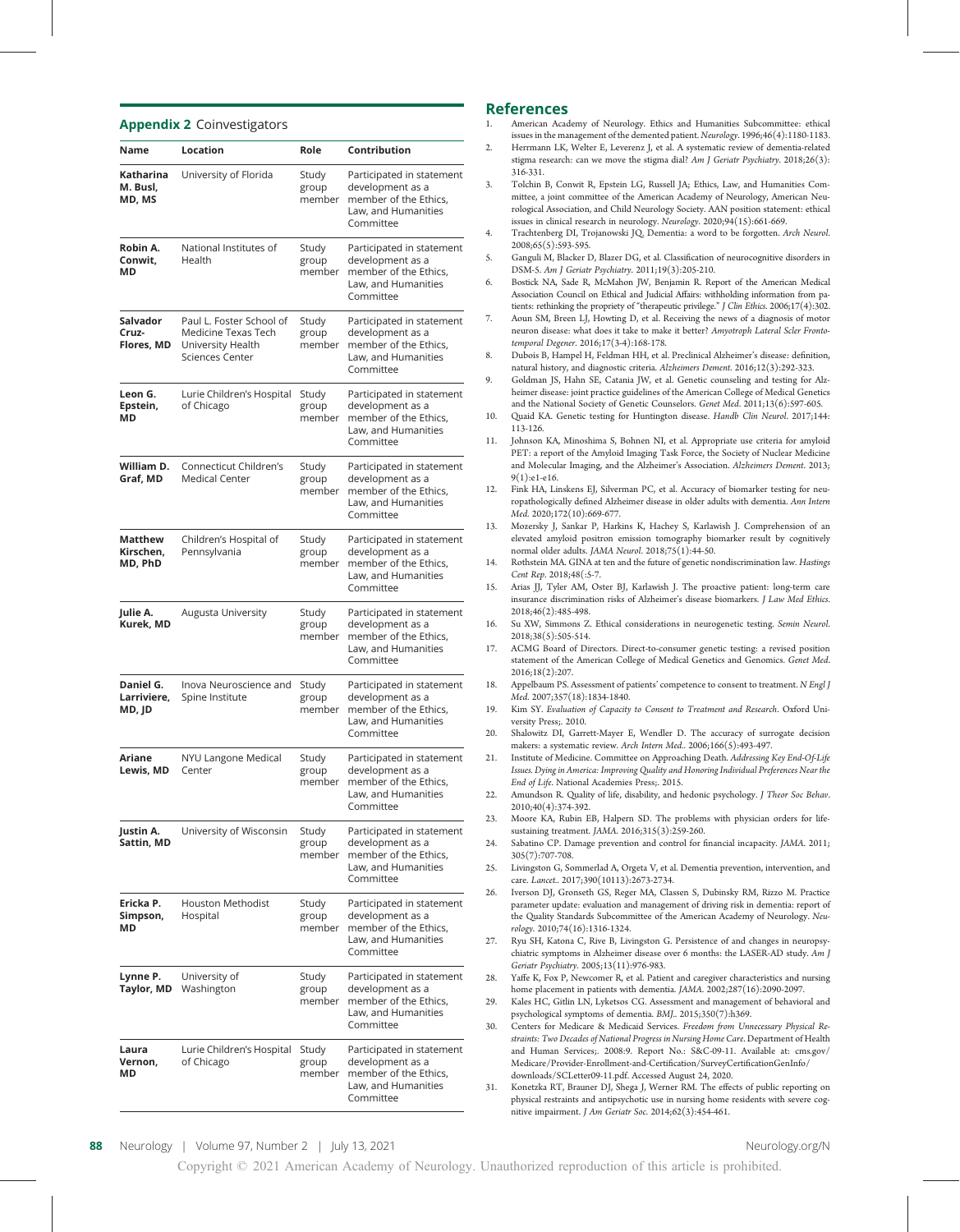- 32. Yunusa I, Alsumali A, Garba AE, Regestein QR, Eguale T. Assessment of reported comparative effectiveness and safety of atypical antipsychotics in the treatment of behavioral and psychological symptoms of dementia: a network meta-analysis. JAMA Netw Open. 2019;2(3):e190828.
- 33. Mitchell SL, Teno JM, Kiely DK, et al. The clinical course of advanced dementia. N Engl J Med. 2009;361(16):1529.
- 34. Mitchell SL. Advanced dementia. N Engl J Med. 2015;372(26):2533-2540.
- 35. Warden V, Hurley AC, Volicer L. Development and psychometric evaluation of the Pain Assessment in Advanced Dementia (PAINAD) scale. J Am Med Dir Assoc. 2003;  $4(1):9-15.$
- 36. Teno JM, Gozalo PL, Bynum JP, et al. Change in end-of-life care for Medicare beneficiaries: site of death, place of care, and health care transitions in 2000, 2005, and 2009. JAMA. 2013;309(5):470-477.
- 37. Miller SC, Lima JC, Looze J, Mitchell SL. Dying in U.S. nursing homes with advanced dementia: how does health care use differ for residents with, versus without, end-oflife Medicare skilled nursing facility care? J Palliat Med. 2012;15(1):43-50.
- Teno JM, Gozalo PL, Bynum JP, et al. Change in end-of-life care for Medicare beneficiaries: site of death, place of care, and health care transitions in 2000, 2005, and 2009. JAMA. 2013;309(5):470-477.
- 39. Mitchell SL, Miller SC, Teno JM, Kiely DK, Davis RB, Shaffer ML. Prediction of 6-month survival of nursing home residents with advanced dementia using ADEPT vs hospice eligibility guidelines. JAMA. 2010;304(17):1929-1935.
- 40. Russell JA, Epstein LG, Bonnie RJ, et al. Lawful physician-hastened death AAN position statement. Neurology. 2018;90(9):420-422.
- 41. Hurd MD, Martorell P, Delavande A, Mullen KJ, Langa KM. Monetary costs of dementia in the United States. N Engl J Med. 2013;368(14):1326-1334.
- 42. Benz J, Tompson TN, Willcoxon N, et al. Long-Term Care in America: Expectations and Reality. Associated Press-NORC Center for Public Affairs Research. 2014:1-17. Available at: [longtermcarepoll.org/report-long-term-care-in-america-expectations](https://www.longtermcarepoll.org/report-long-term-care-in-america-expectations-and-reality/)[and-reality/](https://www.longtermcarepoll.org/report-long-term-care-in-america-expectations-and-reality/). Accessed August 24, 2020.
- 43. Roth DL, Fredman L, Haley WE. Informal caregiving and its impact on health: a reappraisal from population-based studies. Gerontologist. 2015;55(2):309-319.
- 44. Roth DL, Dilworth-Anderson P, Huang J, Gross AL, Gitlin LN. Positive aspects of family caregiving for dementia: differential item functioning by race. J Gerontol Psychol Sci Soc Sci. 2015;70(6):813-819.
- 45. Bott NT, Sheckter CC, Milstein AS. Dementia care, women's health, and gender equity: the value of well-timed caregiver support. JAMA Neurol. 2017;74:757-758.
- 46. American Association of Retired Persons. AARP. Can I get paid to be a caregiver for a family member?. 2020. Available at: aarp.org/caregiving/fi[nancial-legal/info-2017/](https://www.aarp.org/caregiving/financial-legal/info-2017/you-can-get-paid-as-a-family-caregiver.html) [you-can-get-paid-as-a-family-caregiver.html](https://www.aarp.org/caregiving/financial-legal/info-2017/you-can-get-paid-as-a-family-caregiver.html). Accessed August 24, 2020.
- 47. Pillemer K, Burnes D, Riffin C, Lachs MS. Elder abuse: global situation, risk factors, and prevention strategies. Gerontologist. 2016;56(S2):S194-S205.
- 48. Lachs MS, Teresi JA, Ramirez M, et al. The prevalence of resident-to-resident elder mistreatment in nursing homes. Ann Intern Med. 2016;165(4):229-236.
- 49. Lachs MS, Pillemer KA. Elder abuse. N Engl J Med. 2015;373(20):1947-1956.
- 50. Alzheimer's Association. 2018 Alzheimer's disease facts and figures. Alzheimers Dement. 2018;14(3):367-429.
- 51. Manly JJ, Mayeux R. Ethnic differences in dementia and Alzheimer's disease. In: Anderson NB, Bulatao RA, Cohen B, eds. National Research Council (US) Panel on Race, Ethnicity, and Health in Later Life. National Academies Press;. 2004.
- 52. Dilworth-Anderson P, Pierre G, Hilliard TS. Social justice, health disparities, and culture in the care of the elderly. J Law Med Ethics. 2012;40(1):26-32.
- 53. Chin AL, Negash S, Hamilton R. Diversity and disparity in dementia: the impact of ethnoracial differences in Alzheimer disease. Alzheimer Dis Assoc Disord. 2011;25: 187-195.
- 54. Kleinman A, Benson P. Anthropology in the clinic: the problem of cultural competency and how to fix it. PLoS Med. 2006;3(10):e294.
- 55. Phelan EA, Borson S, Grothaus L, et al. Association of incident dementia with hospitalizations. JAMA. 2012;307:165-172.
- 56. Sico JJ, Sarwal A, Benish SM, et al. Quality improvement in neurology: neurology outcomes quality measurement set. Neurology. 2020;94(22):982-990.
- 57. Quality Payment Program. US Department of Health and Human Services. Explore Measures.. 2018. Available at: [qpp.cms.gov/mips/explore-measures/quality-mea](https://qpp.cms.gov/mips/explore-measures/quality-measures?py=2018&search=dementia)[sures?py=2018&search=dementia](https://qpp.cms.gov/mips/explore-measures/quality-measures?py=2018&search=dementia). Accessed August 24, 2020.
- 58. Basu S, Phillips RS, Bitton A, Song Z, Landon BE. Medicare chronic care management payments and financial returns to primary care practices: a modeling study. Ann Intern Med. 2015;163(8):580-588.
- 59. Brodoff L. Planning for Alzheimer's disease with mental health advance directives. Elder Law J. 2009;17(2):239-308.
- 60. American Bar Association Commission on Law and Aging. Default surrogate consent statutes.. 2019. Available at: [americanbar.org/content/dam/aba/ad-](https://www.americanbar.org/content/dam/aba/administrative/law_aging/2019-sept-default-surrogate-consent-statutes.pdf) $\emph{ministrative/law\_aging/2019-sept-default-surrogate-consent-statutes.pdf}.$ Accessed August 24, 2020.

# Get NeuroReady!

Preparing for the neurology boards? Up for recertification? Looking for a solid foundational knowledge in neurology? Get ready with the AAN's convenient online courses—NeuroReady: Board Prep Edition or NeuroReady: Continuing Certification Edition, and the new NeuroReady: Advanced Practice Provider Edition. Includes 12 months of access. Get ready to review, self-assess, and succeed at AAN.com/NeuroReady.

# Announcing… Child Neurology: A Case-Based Approach Cases From the Neurology® Resident & Fellow Section

This collaboration between the American Academy of Neurology (AAN) and the Child Neurology Society (CNS) represents a collection of reprinted cases from the past 15 years from the Neurology Resident & Fellow Section.

An invaluable resource for both adult and pediatric neurologists and trainees! FREE download: NPub.org/cnbook